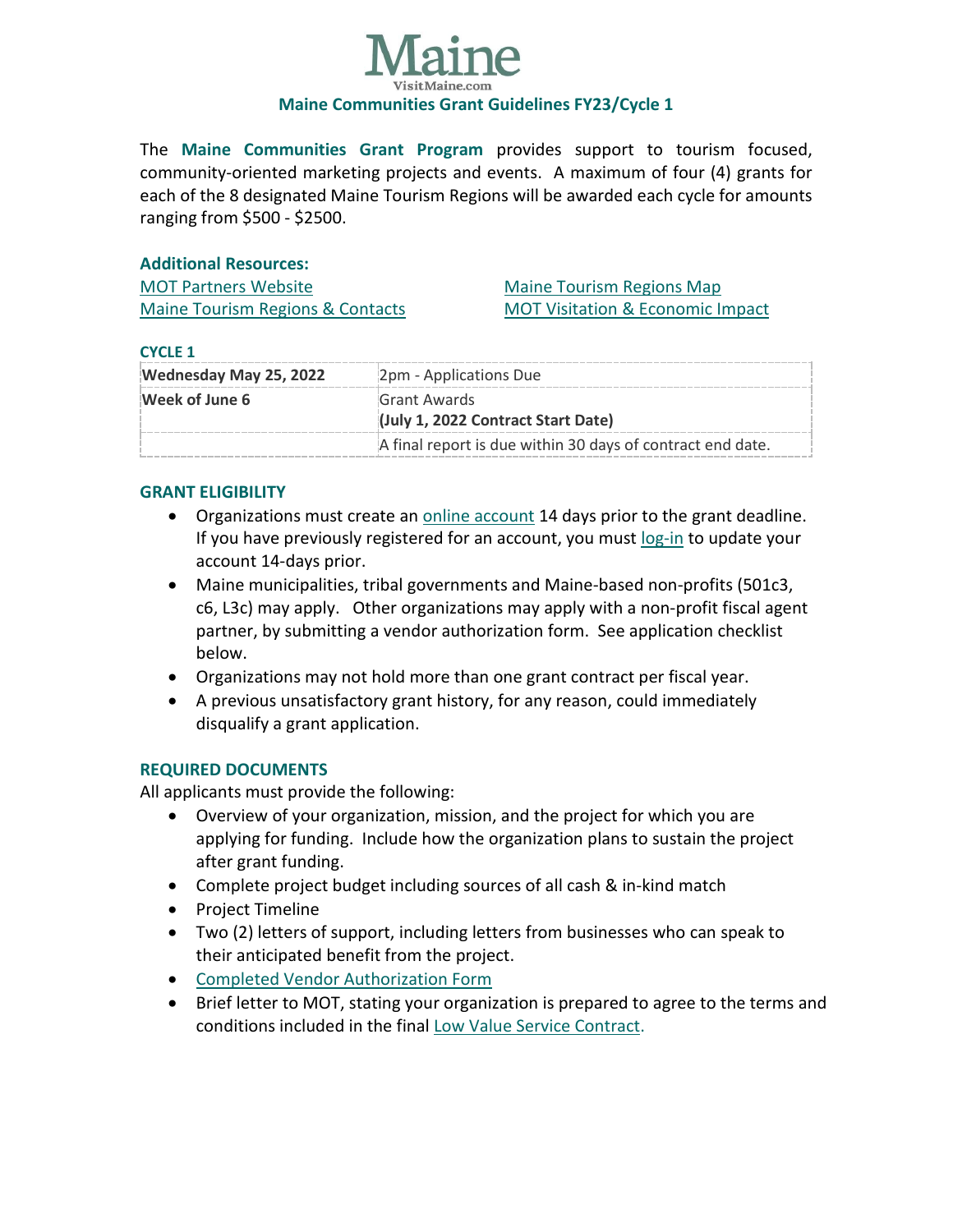#### **ELIGIBLE PROJECTS**

The following items are eligible projects:

- Paid Advertising
- Public & Media Relations
- Existing Website Upgrades
- Asset Development Photography/Video Acquisition
- Fulfillment (Brochures, Guides, Maps & Distribution)

# **INELIGIBLE PROJECTS**

- Scholarships
- New websites, hosting
- Fundraising (raffles, giveaways, contests)
- Professional development conferences & training
- Capital equipment, including rental equipment such as fencing, stages, etc.
- Promotional products tents, banners, t-shirts, costumes, stickers, etc.

## **MATCHING FUNDS**

For the fiscal year 2023 (FY23), a combination of cash and in-kind match is **highly encouraged** in order to execute the most effective project marketing plan. All matching funds, cash and in-kind, must be clearly explained in both the scope of work and the budget.

#### Examples of Cash Match

- Grantee organization's own funds
- Sponsorships/corporate contributions
- Grant funding from another source
- Cash donations

## Examples of In-kind Match

- Donated goods or services
- Administration time of organization's staff must support the project within the application, above and beyond normal staff responsibilities.
- Volunteer services services and activities that support the project within the application

## **CREATIVE REQUIREMENTS**

- 1. **Maine Brand** The word "Maine" shall be prominent in all grant funded media, in accordance with the design guidelines of the MOT. The proper usage in other venues will be negotiated and pre-approved in writing with the MOT.
- 2. **Maine Logo** All printed materials, audio visual presentations, films or videos, television commercials, broadcast programs, websites and trade show materials must include the approved MOT logo in accordance with the design guidelines of the MOT. Logo can be downloaded from the MOT Tourism Partners website here:<https://motpartners.com/additional-resources/logos-and-graphics/>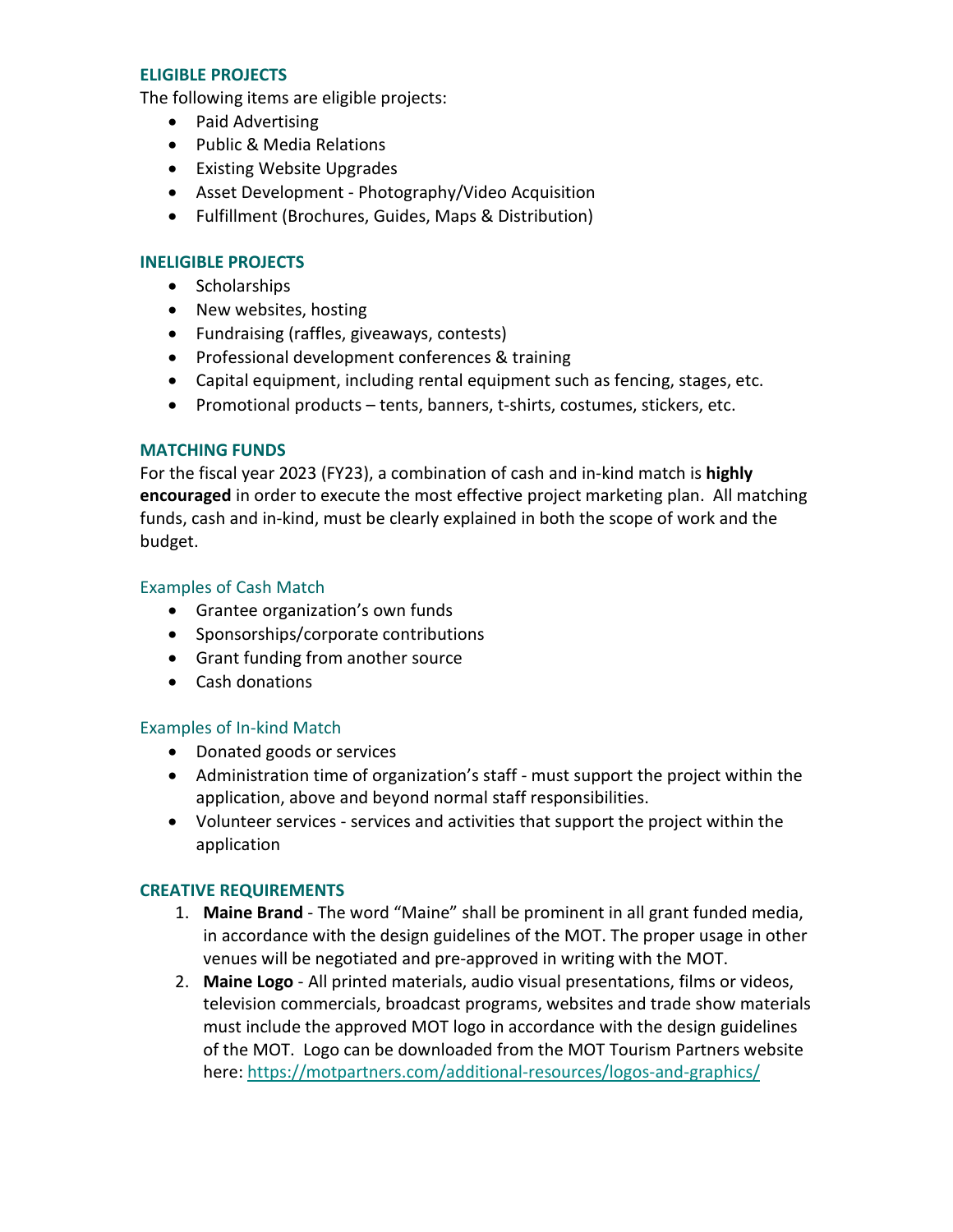- 3. **MOT Website** [www.visitmaine.com](http://www.visitmaine.com/)
	- A link to the state's tourism website will be prominently displayed.
		- o *For example: Visit [visitmaine.com](https://visitmaine.com/) for additional statewide information*
	- Events must be posted on [visitmaine.com](https://visitmaine.com/) website. Keep your websites up to date - even if it means a *"Save the Date"* is posted with the next year's dates and future information.

#### **MEDIA REQUIREMENTS**

Forward any press releases, highlights, and other success stories related to your grant project to:

- Charlene Williams, Marshall Communications [cwilliams@marshallpr.com](mailto:cwilliams@marshallpr.com)
- Jennifer Geiger, Maine Office of Tourism [Jennifer.Geiger@maine.gov](mailto:Jennifer.Geiger@maine.gov)
- Hannah Collins, Maine Office of Tourism [Hannah.Collins@maine.gov](mailto:Hannah.Collins@maine.gov)

#### **APPLICATION EVALUATION**

Grant applications are submitted for an overall technical review. This group shall review, provide comments and score each of the applications.

Applications are scored based on the following criteria:

- I. Design, Implementation & Measurement:
	- a. Project is high quality and well targeted at its intended audience.
	- b. Project is the next logical step in the evolution of applicant's approach to tourism development.

## II. Economic Impact:

a. Project creates opportunity to develop tourism in an area that has not taken advantage of its potential.

## III. Collaboration:

- a. Project includes logical partners within applicant's region and/or from neighboring regions, throughout the state, or along a specific thematic line and has the support of community leaders and stakeholders.
- b. Project will positively impact local/regional businesses.

## IV. Application:

- a. Application is well written and explains target audience, desired results and rationale.
- b. Sources and uses of funds for project are clearly detailed in budget section of application.

Based upon feedback gained during the Technical Review process, the MOT will negotiate any final plan modifications directly with the successful applicants.

## GENERAL CONTRACTUAL REQUIREMENTS

- All invoicing to the MOT will be paid on a **reimbursement** only basis.
- Once the contract has been approved by the Division of Purchases, and the monies have been encumbered, the award recipient will be notified that work can begin. Potential awards cannot be obligated or expended until that date.